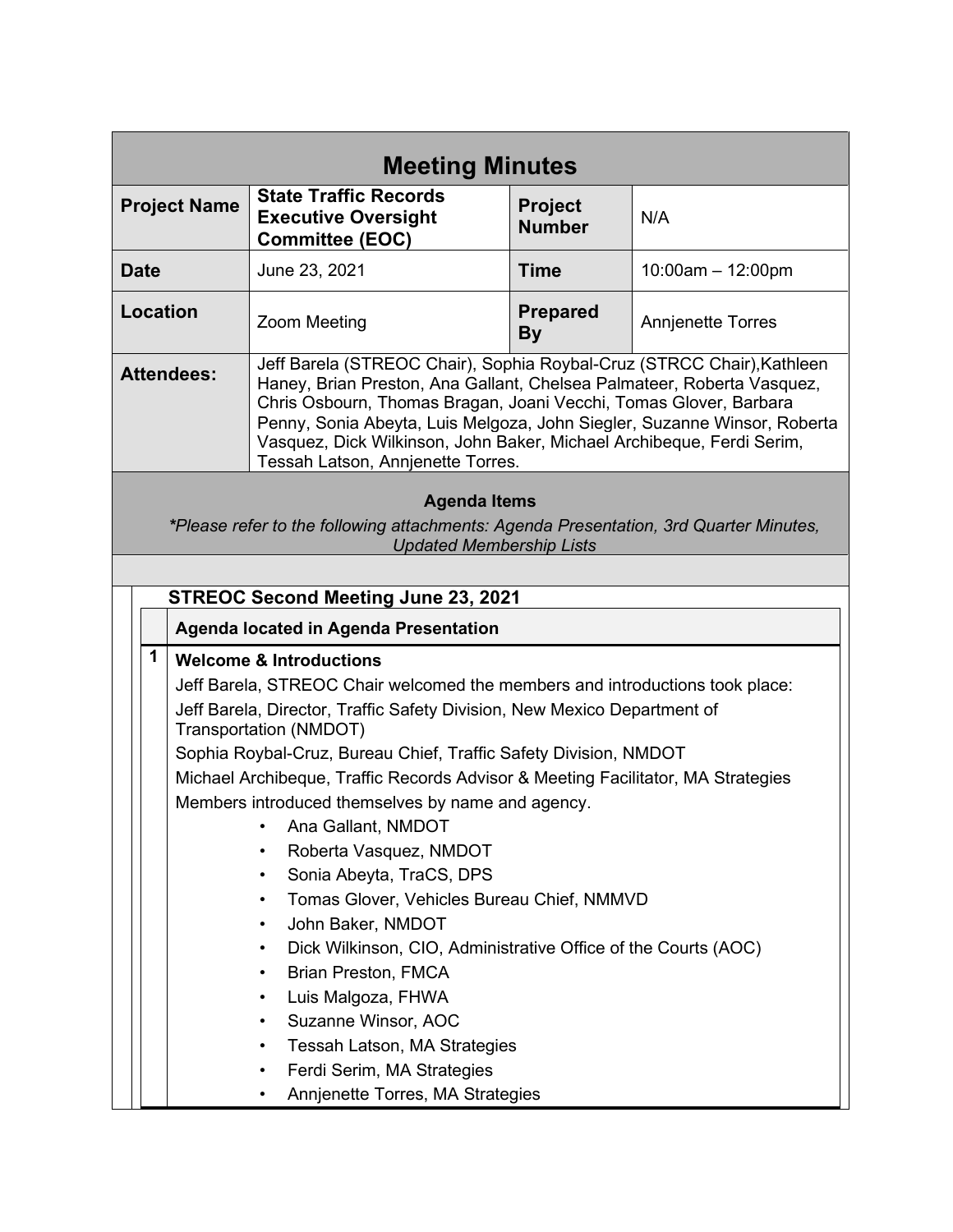|              | <b>Presenters and Guests:</b>                                                                                                                                                                                                                                                                                                                                                                                                                                                           |
|--------------|-----------------------------------------------------------------------------------------------------------------------------------------------------------------------------------------------------------------------------------------------------------------------------------------------------------------------------------------------------------------------------------------------------------------------------------------------------------------------------------------|
|              | Kathleen Haney, Chris Osbourn, Thomas Bragan, Joan Vecchi, Barbara<br>Penny, John Siegler, and Chelsea Palmateer                                                                                                                                                                                                                                                                                                                                                                        |
|              | Chairman Barela thanked everyone and introduced the new EOC member Brian<br>Preston, State Program Specialist, FMCA. He acknowledged members for their<br>continued participation and their efforts and contributions to the 2021 Assessment. He<br>thanked the MA Strategies team, the module leaders and recognized the NHTSA team<br>for their support and partnership.                                                                                                              |
|              | Sophia Roybal-Cruz recognized the MA Strategies team, module leaders, STREOC<br>and STRCC members for their work and contributions. She acknowledged the<br>assessors and the NHTSA representatives and thanked them for their professionalism<br>and guidance.                                                                                                                                                                                                                         |
|              | Michael Archibeque thanked everyone and acknowledged the tremendous effort and<br>collaboration that has taken place before, during and after the Assessment.                                                                                                                                                                                                                                                                                                                           |
|              | Agenda approved after a motion was made by Jeff Barela and seconded by Dick<br>Wilkinson.                                                                                                                                                                                                                                                                                                                                                                                               |
|              | Meeting minutes approved after a motion was made by Sophia Roybal-Cruz and<br>seconded by Jeff Barela.                                                                                                                                                                                                                                                                                                                                                                                  |
|              | All core areas represented with the exception of EMS Injury Surveillance, NMDOH,<br>due to their commitment to handling the health crisis.                                                                                                                                                                                                                                                                                                                                              |
| $\mathbf{2}$ | <b>Strategic Plan Updates</b>                                                                                                                                                                                                                                                                                                                                                                                                                                                           |
|              | Annienette Torres provided a summary of the updates and edits to the Strategic<br>Plan:<br>Appendix 4.3 replaced<br>Membership lists updated with new member<br><b>Project Updates</b>                                                                                                                                                                                                                                                                                                  |
|              | 2021 Assessment Results                                                                                                                                                                                                                                                                                                                                                                                                                                                                 |
|              | The updates to the Strategic Plan will be distributed to the STREOC members for<br>their review.                                                                                                                                                                                                                                                                                                                                                                                        |
|              | Ferdi Serim will send an electronic survey to each member for a vote by June 25,<br>2021.                                                                                                                                                                                                                                                                                                                                                                                               |
|              | Tessah Latson thanked the project managers for their work in updating the current<br>projects. She provided an overview of the Project Tool highlighting the Risks,<br>Benefits, Budgets, Milestones and Performance Measures. Continued<br>refinements will be made to the Performance measures over the next few months.<br>She explained that it is important to keep track of progress in real time and<br>present to STREOC members so they are able to make informed decisions on |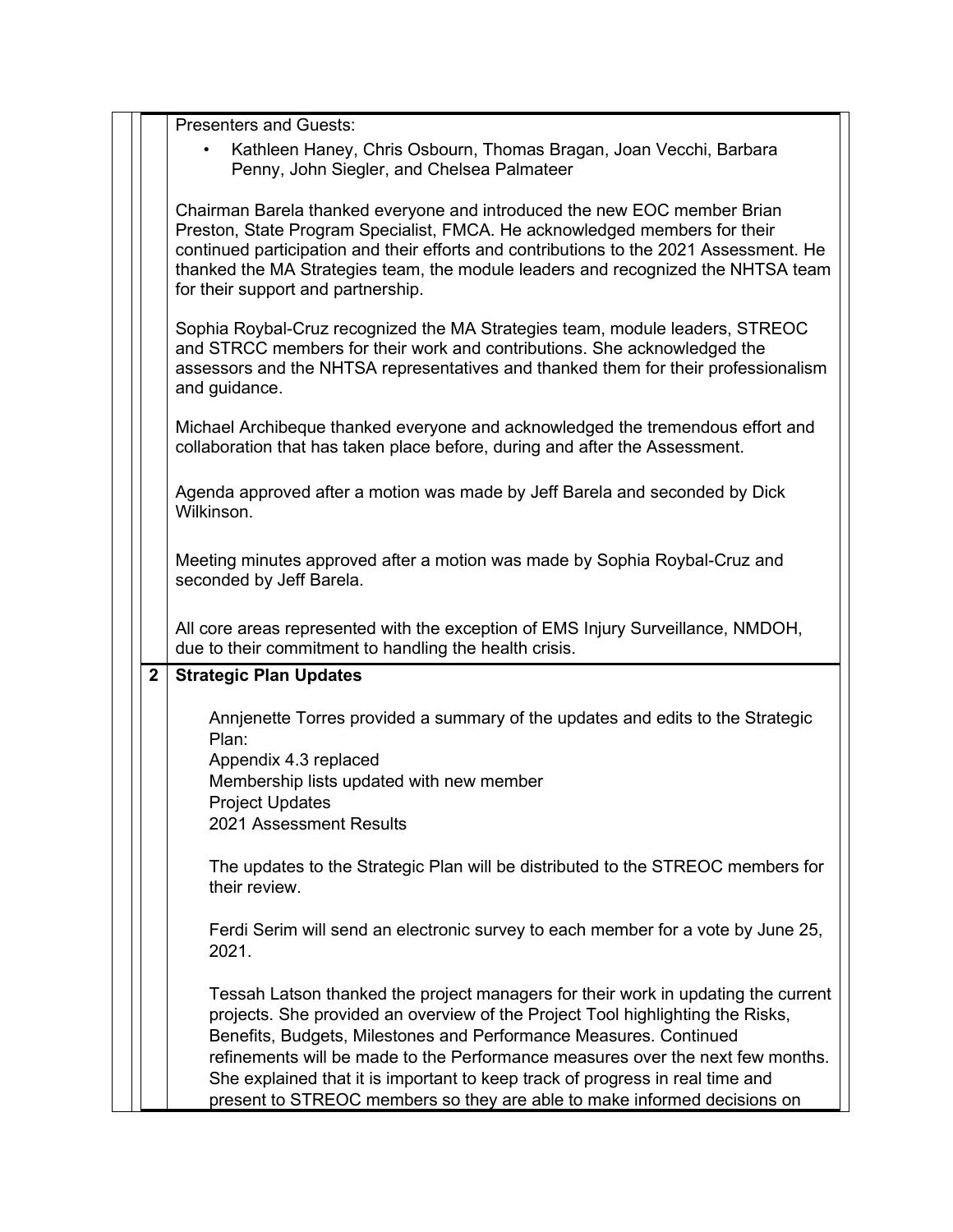|              | funding, sustainability and partnerships moving forward. She used the example of<br>the Bar Code project as maximizing resources and leveraging funding as well as<br>finding funding opportunities down the road.                                                                                                                                                                                                                             |
|--------------|------------------------------------------------------------------------------------------------------------------------------------------------------------------------------------------------------------------------------------------------------------------------------------------------------------------------------------------------------------------------------------------------------------------------------------------------|
|              | Michael Archibeque mentioned the link to assessment and aligning milestones<br>with performance measures as well as integration with the Data Management<br>plan.                                                                                                                                                                                                                                                                              |
| $\mathbf{3}$ | <b>Assessment Report</b>                                                                                                                                                                                                                                                                                                                                                                                                                       |
|              | Kathleen Haney opened by recognizing the coordinated effort from everyone involved<br>and was sure that New Mexico would be pleased with results. She thanked everyone<br>in New Mexico and turned it over to Chris Osbourn.                                                                                                                                                                                                                   |
|              | *Please see attached presentation.                                                                                                                                                                                                                                                                                                                                                                                                             |
|              | Facilitator Chris Osbourn explained his role and presented the report as follows:                                                                                                                                                                                                                                                                                                                                                              |
|              | <b>Question Response Summary</b><br>There were 328 questions and 507 responses. He stated that it was a very organized<br>process and that the assessors were impressed with the results. He commended New<br>Mexico for the significant improvement.                                                                                                                                                                                          |
|              | <b>Rating Distribution by Module</b><br>The table showed Meets, Does Not Meet and Partially Met.<br>Meets had the highest ratings indicated by green and was substantially improved over<br>the 2016 assessment.                                                                                                                                                                                                                               |
|              | Strengths: New Mexico was commended for significant progress transitioning the<br>collection of Crash data from paper to electronic systems.                                                                                                                                                                                                                                                                                                   |
|              | The new Tapestry system has dramatically improved Driver and Vehicle systems and<br>improved data quality.                                                                                                                                                                                                                                                                                                                                     |
|              | The STRCC and STREOC function at a high level and could serve as a model for<br>other states. Participation level of stakeholders throughout the process, introductory<br>and mid-assessment, was impressive. Collaboration was encouraged to continue and<br>he recognized that even during the pandemic we had strong participation.                                                                                                         |
|              | <b>Change In Ratings</b><br>Most modules saw considerable improvements with notable increases in Driver and<br>Vehicle. TRCC, Strategic Planning and Roadway saw good progress and Injury<br>Surveillance saw increases in both Meets and Partially Meets.<br>There were overall improved ratings on 75 questions.<br>He attributed the improvements as a direct reflection of the work over the last 5 years<br>to improve systems statewide. |
|              | <b>Modules</b><br><b>TRCC 16 Questions 12 Meets</b><br>Considerations - continue development of data quality and improvement tracking tools<br>based on Data Management Plan. Continue two tiers of TRCC and TREOC and                                                                                                                                                                                                                         |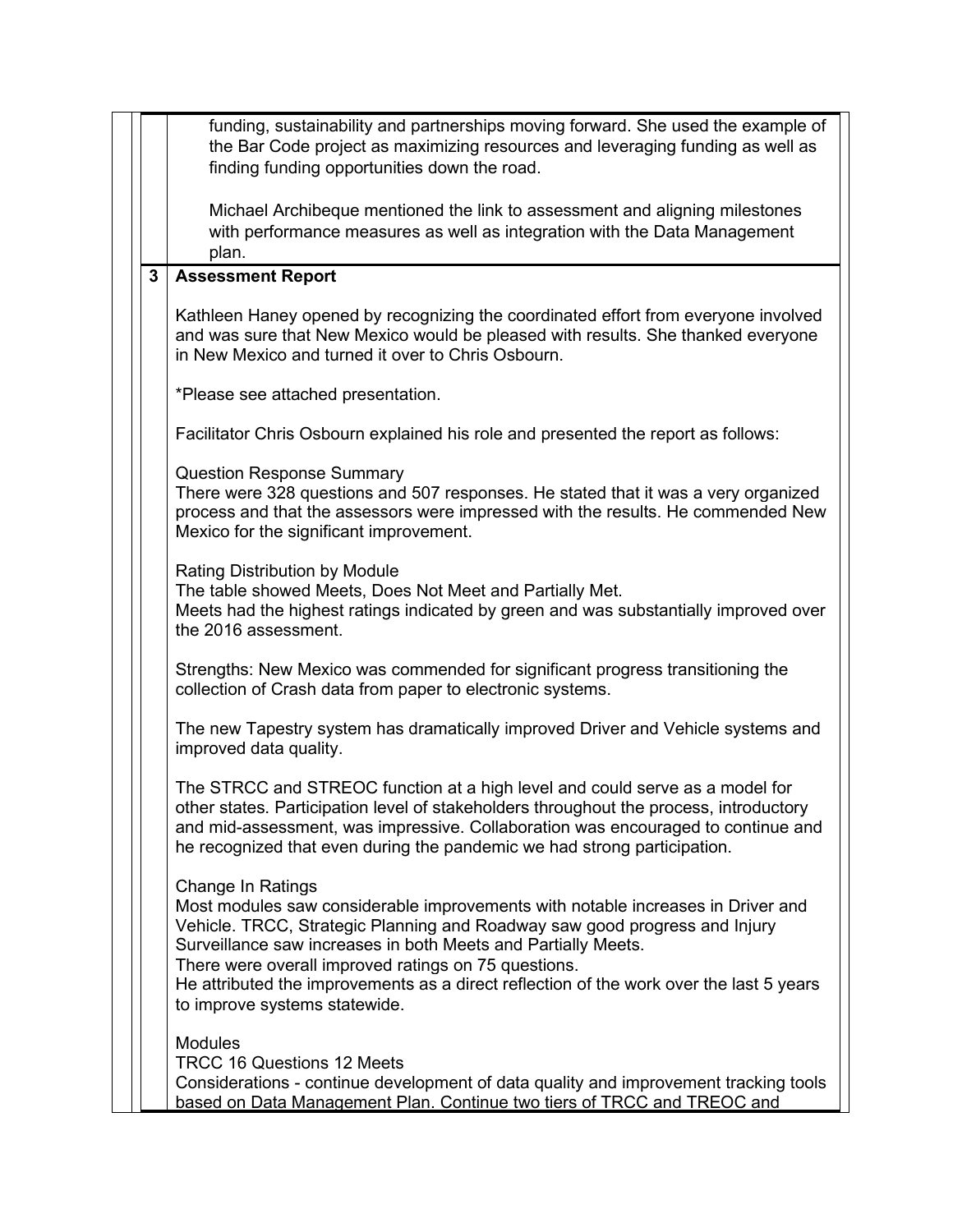continue the joint meetings to foster collaboration with new partners. Strategic Planning 11 Questions 10 Meets Complete Data Management plan to include metrics for each performance measure. For all modules: Establish specific,meaningful, and measurable performance measures that can be actively monitored and regularly updated across all NM Traffic Records Systems. Crash- 48 Questions 28 Meets Recommendations: Improve data quality control program for Crash data system to reflect best practices, improve interfaces with the Crash data system to reflect best practices identified in the Advisory and improve the procedures and process flows for the Crash data system to reflect best practices identified in the Advisory. Considerations: Draft plan for achieving 100% electronic crash data collection across agencies and identify impediments to adoption and how to address challenges. Continue efforts to develop direct and real-time interfaces and integration with the crash database. Improve documentation of crash system processes and establish methods to better monitor data quality. Driver- 41 Questions 28 Meets Recommendations: Improve data quality control program for Driver data system to reflect best practices identified in the Advisory. Improve the interfaces with the Driver data system to reflect best practices identified in the Advisory. Considerations are to create a formal comprehensive data quality management program for all driver data to include performance measures. Conduct trend analysis to help identify and better address changes in the driver data across years. Display at fault crashes on the individual's driver record. Vehicle 36 Questions 17 Meets Recommendations: Improve data dictionary and data quality control program for Vehicle data system. Considerations: Continue to work with MA Strategies to access greater detail on the data dictionary, data entry rubrics and system flows. Conduct periodic audits of system functions for data accuracy and identify potential system issues. Roadway 34 Questions 3 Meets 21Partially Met Recommendations to improve data dictionary and data quality control program. Considerations are to create a comprehensive enterprise roadway system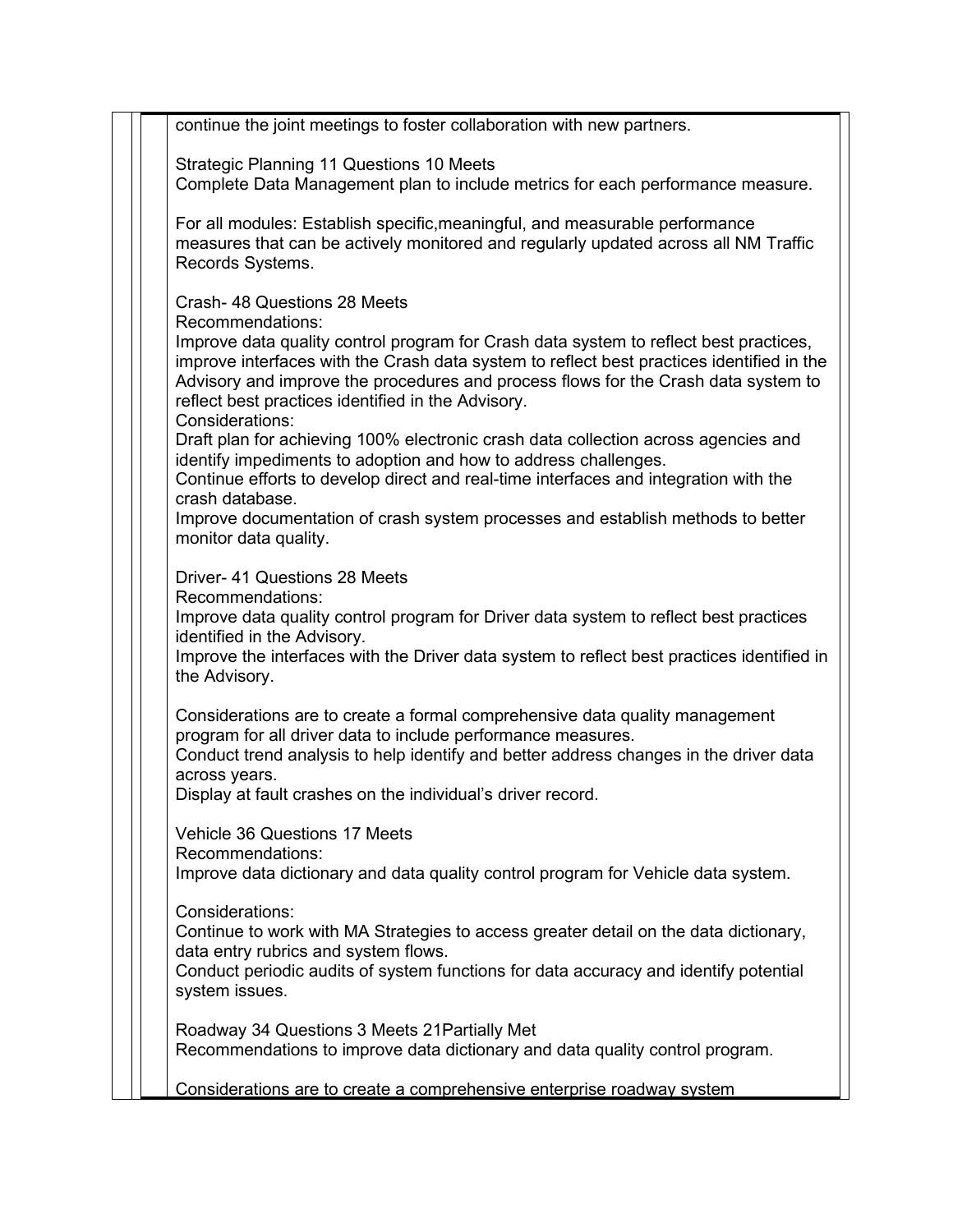documentation. Develop a roadway quality data management program for quality reports to stakeholders and develop formal project plan for inventory system including MIRE FDEs for all public roads.

Citation/Adjudication 50 Questions 29 Meets

Recommendations to improve applicable guidelines, data quality control program and interfaces to reflect best practices identified by the Advisory.

Considerations are to continue planning for the inclusion of district courts and tribal courts in the electronic collection and transmission of adjudication data. Include dismissed or deferred case information in the Tapestry system for the time period or to the extent the information is available publicly by state statute.

Injury Surveillance 80 Questions 33 Meets Recommendations to improve data quality and interfaces with the Injury Surveillance systems to reflect best practices identified the Advisory.

Considerations to use data to support problem identification and program evaluation activities related to highway safety.

Develop standard reports using systems that include information on the extent of injuries sustained in crashes.

Data Use & Integration 12 Questions 4 Meets

Considerations to continue working with UNM GPS Traffic Research Unit to expand data integration projects to include more traffic records data sets and data governance through UNM HSC crash trauma registry project, as well as pursue access to citation/ adjudication data to expand DWI linkage project.

Next Steps

Kathleen Haney emphasized that we need to focus on the increases in Meets and that the Do Not Meets represent the ideal with opportunities to improve systems. She mentioned that the Assessment is not punitive, but gauges where NM stands nationally, as well as how to improve.

Thomas Bragan summarized that the assessment compares a state's traffic records system to the ideal outlined in the Advisory and the goal is to build on the success of the assessment, identify strengths and challenge areas. He recommended that we rank questions to prioritize and plan.

## GO Teams

For technical assistance, work with Barbara Penny, the NHTSA Regional Program Manager to request a GO Team if needed.

Examples of technical assistance: Strategic Planning, Performance Measurement, Data Integration, Crash Data Improvement Program, MMUCC Mapping.

## Assessor Information

Kathleen Haney and John Siegler will work with anyone interested in becoming an assessor. For more information on the application process and becoming an assessor, please see the contact information in the attached presentation.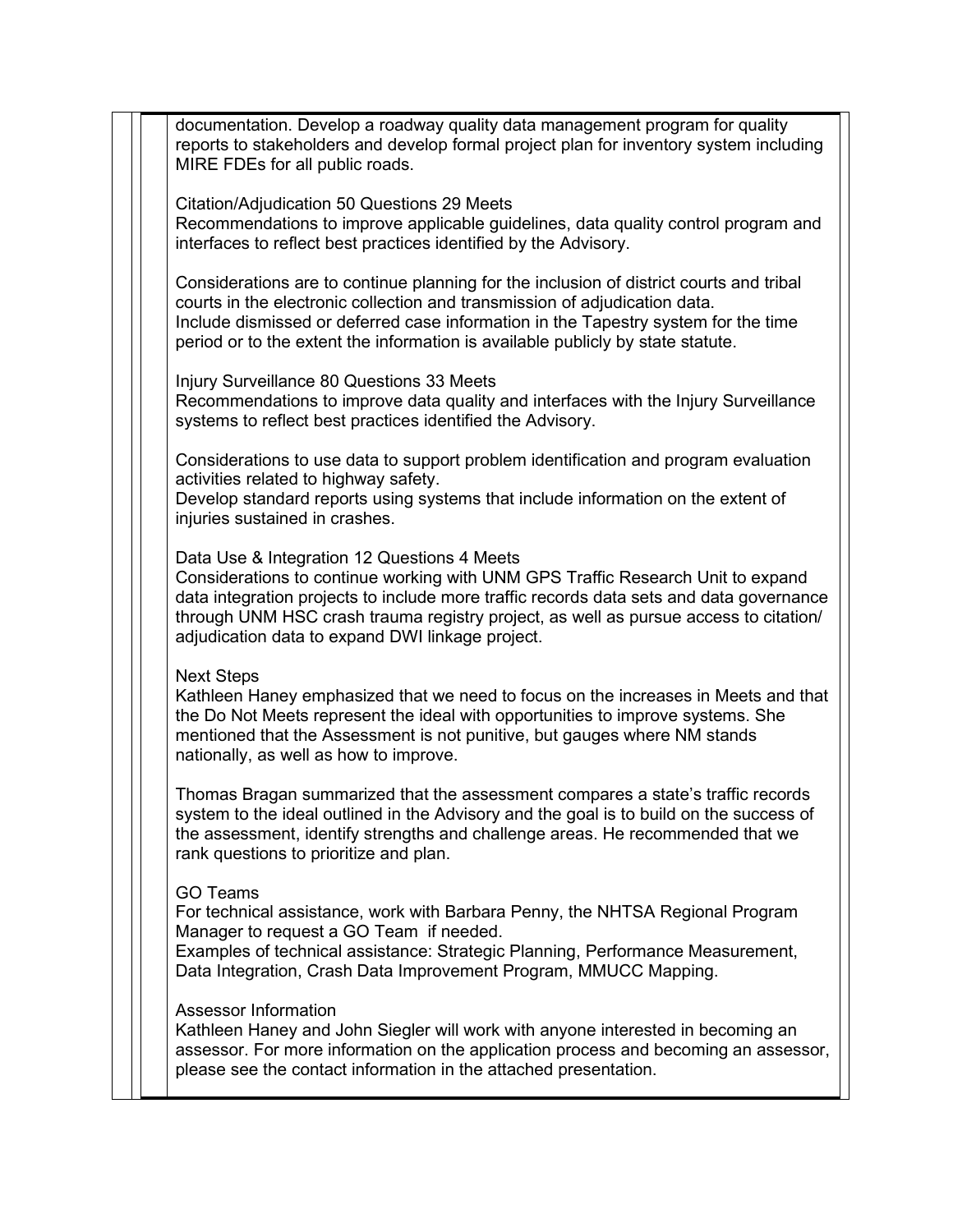|   | Kathleen Haney thanked everyone and commended Sophia Roybal-Cruz for her<br>involvement and coordination. She also thanked everyone involved in the assessment.                                                                                                                                                                                                                                                                                                                                                                                                                                                                                                                                                                                                           |
|---|---------------------------------------------------------------------------------------------------------------------------------------------------------------------------------------------------------------------------------------------------------------------------------------------------------------------------------------------------------------------------------------------------------------------------------------------------------------------------------------------------------------------------------------------------------------------------------------------------------------------------------------------------------------------------------------------------------------------------------------------------------------------------|
|   | <b>Assessment Tracking Tool</b><br>Ferdi Serim presented a comparison of the 2021 results to the 2016 results. He<br>provided an overview of how the tool allows us the ability to take a deeper dive into<br>each component and identify trends.                                                                                                                                                                                                                                                                                                                                                                                                                                                                                                                         |
|   | Sophia Roybal-Cruz brought forth the opportunity to engage the TRCC to work with<br>recommendations and partners and consider working with NHTSA by utilizing GO<br>Teams.                                                                                                                                                                                                                                                                                                                                                                                                                                                                                                                                                                                                |
|   | Jeff Barela stated that this was a valuable learning experience and commended<br>everyone for excellent work. He noted the progress over the last 5 years.                                                                                                                                                                                                                                                                                                                                                                                                                                                                                                                                                                                                                |
|   | Mchael Archibeque expressed thanks on behalf of the committees and recognized the<br>entire team. He is excited to see NM make this leap and really strive for becoming a<br>leader in the field. Thanks to NHTSA and the assessment team. He expressed his<br>gratitude to our federal partners as well. He mentioned the insight, knowledge and<br>expertise from the assessors and that the report will be used as a baseline for<br>improvement and best practices. He highlighted a proposal for an architect to<br>implement the integration and development recommended in the Assessment report.<br>Barbara Penny recognized improvements in NM and congratulated everyone, naming<br>Sophia Roybal-Cruz, Jeff Barela, Michael Archibeque and the teams involved. |
| 4 | <b>New Business</b><br>Sophia Roybal-Cruz mentioned the schedule of meetings for next fiscal year.<br>Consideration of meeting in person and discussion of the possibility of meeting in<br>person next fiscal year.                                                                                                                                                                                                                                                                                                                                                                                                                                                                                                                                                      |
|   | Announcements<br>Michael Archibeque reiterated the importance of the vote on the Strategic Plan<br>updates this Friday.                                                                                                                                                                                                                                                                                                                                                                                                                                                                                                                                                                                                                                                   |
| 5 | <b>Closing and Next Steps</b>                                                                                                                                                                                                                                                                                                                                                                                                                                                                                                                                                                                                                                                                                                                                             |
|   | Jeff Barela proposed the option of hybrid meetings to meet in person and virtually.<br>Tomas Glover thanked the team for their support and guidance during a challenging<br>time with the pandemic and 2021 legislative session.                                                                                                                                                                                                                                                                                                                                                                                                                                                                                                                                          |
|   | Motion to adjourn was made by Jeff Barela and seconded by Dick Wilkinson.<br>Motion passed and the meeting was adjourned.                                                                                                                                                                                                                                                                                                                                                                                                                                                                                                                                                                                                                                                 |